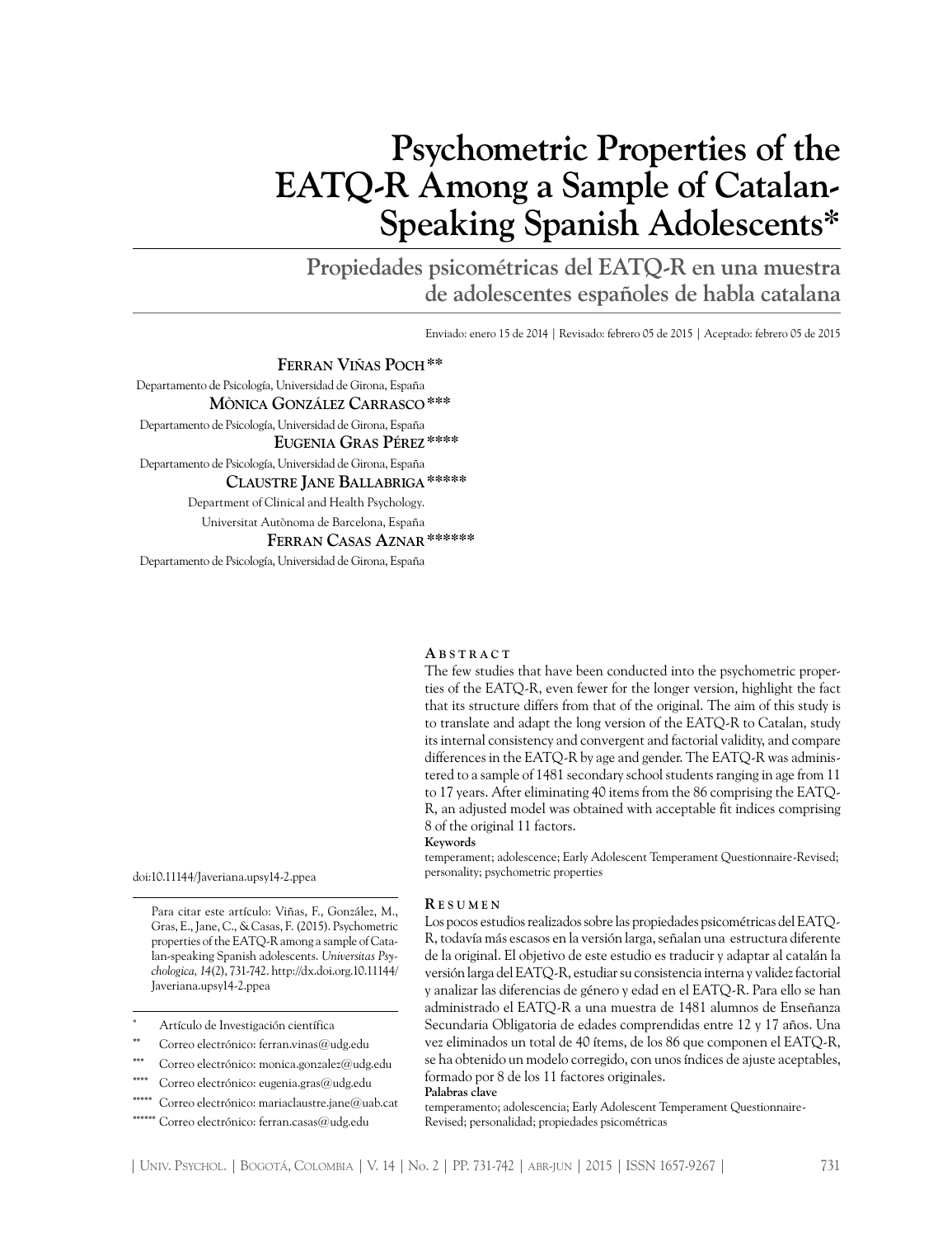# **Introduction**

Although great diversity exists in the terminology and concepts used to define temperament, according to Bates (1987) it can be defined as "biologically rooted individual differences in behavior tendencies that are present early in life and are relatively stable across various kinds of situations and over the course of time."

Research into temperament in infancy and adolescence is of great relevance as it leads to further comprehension of the particular nature of subjects' interactions with their social environment and communication with other people (Levobici & Weil-Halpern, 1995), with the consequent practical implications this has for parents, teachers, researchers and clinics (Ostergren, 1997). Furthermore, along with other applications it allows us to determine the involvement of temperamental dimensions in the pathogenesis of psychopathology and develop models in which said temperamental characteristics are considered vulnerability factors for certain disorders (deBoo & Kolk, 2007).

One of the models that offers tools specifically designed to evaluate temperamental dimensions during adolescence is that proposed by Rothbart (1989), who defines temperament as constitutionally-based individual differences in reactivity and regulation. Temperament, according to Derryberry and Rothbart (1997), identifies variations in affective-motivational and attentional adaptations to human life that are both inherited and shaped by experience. Two concepts are distinguished in this model, reactivity and self-regulation. Reactivity is understood to be individual differences in response (responsivity) to stimulation which manifests itself on multiple levels, such as, for example, the behavioral or neuroendocrine, through parameters such as latency, rise time, peak intensity, and recovery time of reaction. Self-regulation refers to the processes that modulate this reactivity, including aspects such as attention, inhibitory control or activity control. Furthermore, Rothbart uses the term constitutional to refer to the relative longevity of the biological aspects of the organism influenced by

"heredity, maturation and experience" (Rothbart & Derryberry, 1981).

Ellis and Rothbart (2001) have developed a specific instrument for studying temperament during adolescence: the Early Adolescent Temperament Questionnaire (EATQ), revised to EATQ-R. Factorial analysis of the EATQ-R, according to Ellis and Rothbart (2001), provides four global temperamental factors: effortful control (comprising the scales of attention, activation control and inhibitory control), surgency (which refers to emotional responses to high-intensity stimuli and low levels of fear and shyness), negative affectivity (which basically refers to the feelings of frustration and discomfort) and finally, affiliativeness (which includes affiliation, perceptual sensitivity, and pleasure sensitivity). However, Muris, Meesters and Blijlevens (2007), deBoo and Kolk (2007) and Muris and Meesters (2009), identify three second-order factors using the Dutch version. Specifically, Muris and Meesters – using the long version of the EATQ-R – obtain a first component comprising activation control, attention, and inhibitory control (positive loadings) and fear and frustration (negative loadings), a second component comprising the scales of pleasure sensitivity, affiliation, fear and perceptual sensitivity (all positive loadings) and a third component which includes the scales of high intensity pleasure and activity level (positive loadings) and shyness and fear (negative loadings). Focusing on the scales of more relevance to the three principal temperamental factors of emotionality, extraversion, and effortful control, they identify the following structure: effortful control (activation control, attention, and inhibitory control), surgency/extraversion (activity level and high intensity pleasure) and negative affectivity (fearfulness, frustration, and shyness). Affiliation, pleasure sensitivity and perceptual sensitivity are not included in the model.

Although data relating to the structural validity and internal consistency of the short version of the EATQ-R have been published for other sociocultural and linguistic contexts (see, for example, Chang, 2005; Hsu, 2011), with the exception of the aforementioned studies using the Dutch version, very little research has been done into psychometric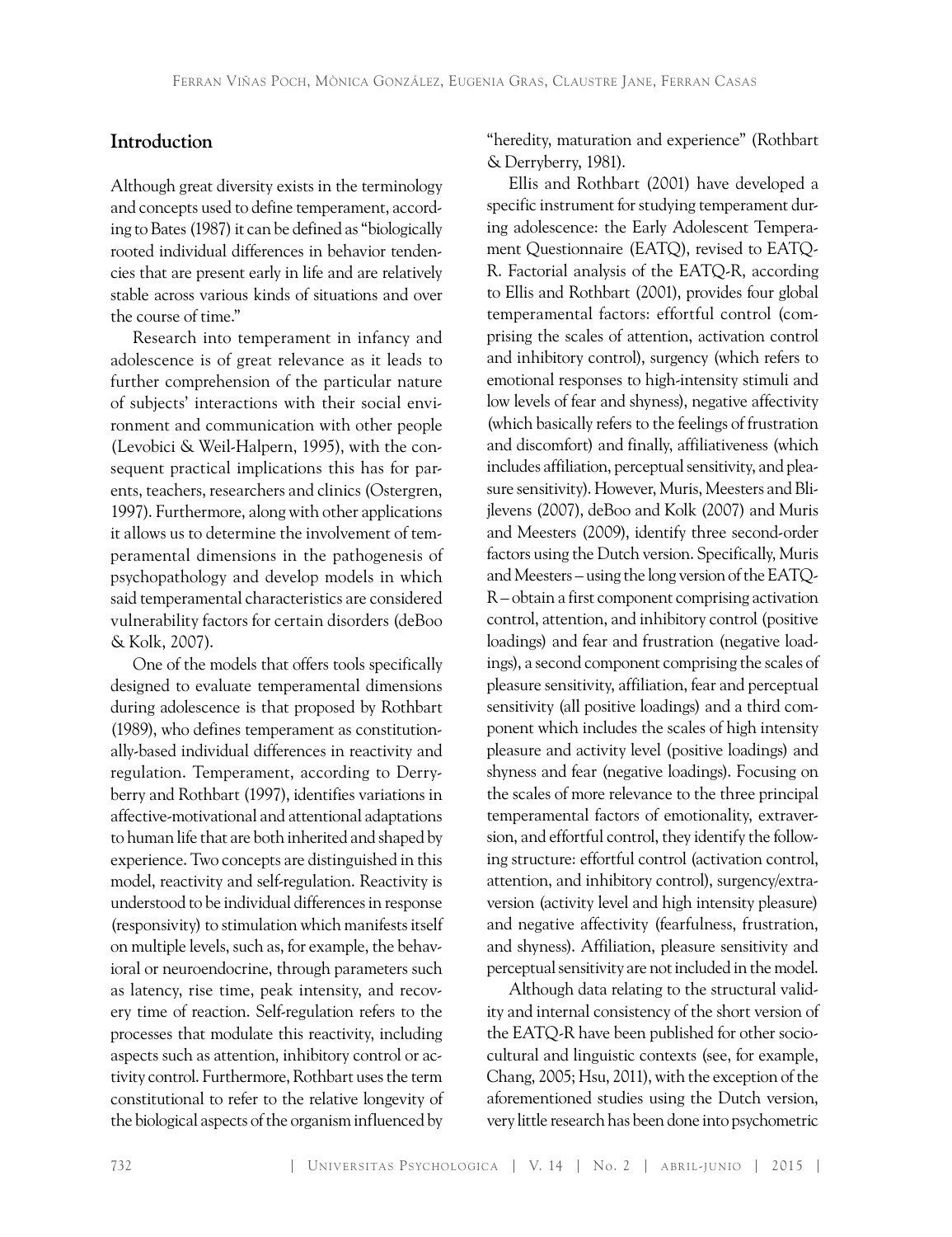properties using the long version of the EATQ-R. It is therefore important not only to determine the transcultural validity of said instrument and contribute data from different languages and cultures, but also to take a more in-depth look at the factorial structure of the EATQ-R.

Catalonia is a bilingual community in which Catalan is the co-official language and at whose schools, whether private or public, it is also the vehicular language. As no version exists for Catalanspeaking adolescents, the aim of this study is to translate and adapt the long version of the EATQ-R to Catalan, study its internal consistency and factorial validity using confirmatory factor analysis (CFA) and compare differences in the EATQ-R by age and gender. Additionally, the temperamental dimensions of the EATQ-R have been correlated with the psychopathological dimensions of the YI-4 as a measure of convergent validity.

## **Method**

### *Participants*

The study comprised 1481 students in compulsory secondary education (736 boys and 745 girls) aged between 11 and 17 (see Table 1) and attending schools in Girona city and province (Catalonia, Spain). A total of 14 schools participated.

|  |  |  | TABLE 1. Participants' sociodemographic characteristics |
|--|--|--|---------------------------------------------------------|
|--|--|--|---------------------------------------------------------|

### *Instruments*

As already mentioned, the Early Adolescent Temperament Questionnaire (EATQ-R; Ellis and Rothbart, 2001) is a revised version of the EATQ initially developed by Capaldi and Rothbart (1992) to evaluate adolescent temperament. Two versions are available, the complete or long version, comprising 86 items, and the reduced version, comprising 53. Each item is evaluated on a 5-point Likert scale. The longer version was used in this study. In addition to these temperamental dimensions, two behavioral scales are included: aggression and depressive mood, giving the instrument a total of 103 items. The scores for the EATQ-R scales represent the mean score for all items on the scale. This is done by dividing the total score for each scale by the number of items responded to.

To translate and adapt the instrument to Catalan, the translate-retranslate method was used. Initially, two direct and independent translations of the original version were done into Catalan. The first translation was conducted by a psychology professional who is an expert in personality psychology and reviewed by a second expert from the same field. The second translation was done by a professional translator. All of the professionals who intervened in this first stage had an excellent command of both English and Catalan. The two

| Characteristics |         | $\mathbf n$    | $\%$ |  |
|-----------------|---------|----------------|------|--|
| Gender          | Male    | 736            | 49.7 |  |
|                 | Female  | 745            | 50.3 |  |
| Age (years)     | 11      | $\mathfrak{2}$ | 0.1  |  |
|                 | 12      | 248            | 16.7 |  |
|                 | 13      | 341            | 23.0 |  |
|                 | 14      | 373            | 25.2 |  |
|                 | 15      | 369            | 249  |  |
|                 | 16      | 131            | 8.8  |  |
|                 | 17      | 17             | 1.1  |  |
| School year     | Year 7  | 376            | 25.4 |  |
|                 | Year 8  | 356            | 24.0 |  |
|                 | Year 9  | 367            | 24.8 |  |
|                 | Year 10 | 382            | 25.8 |  |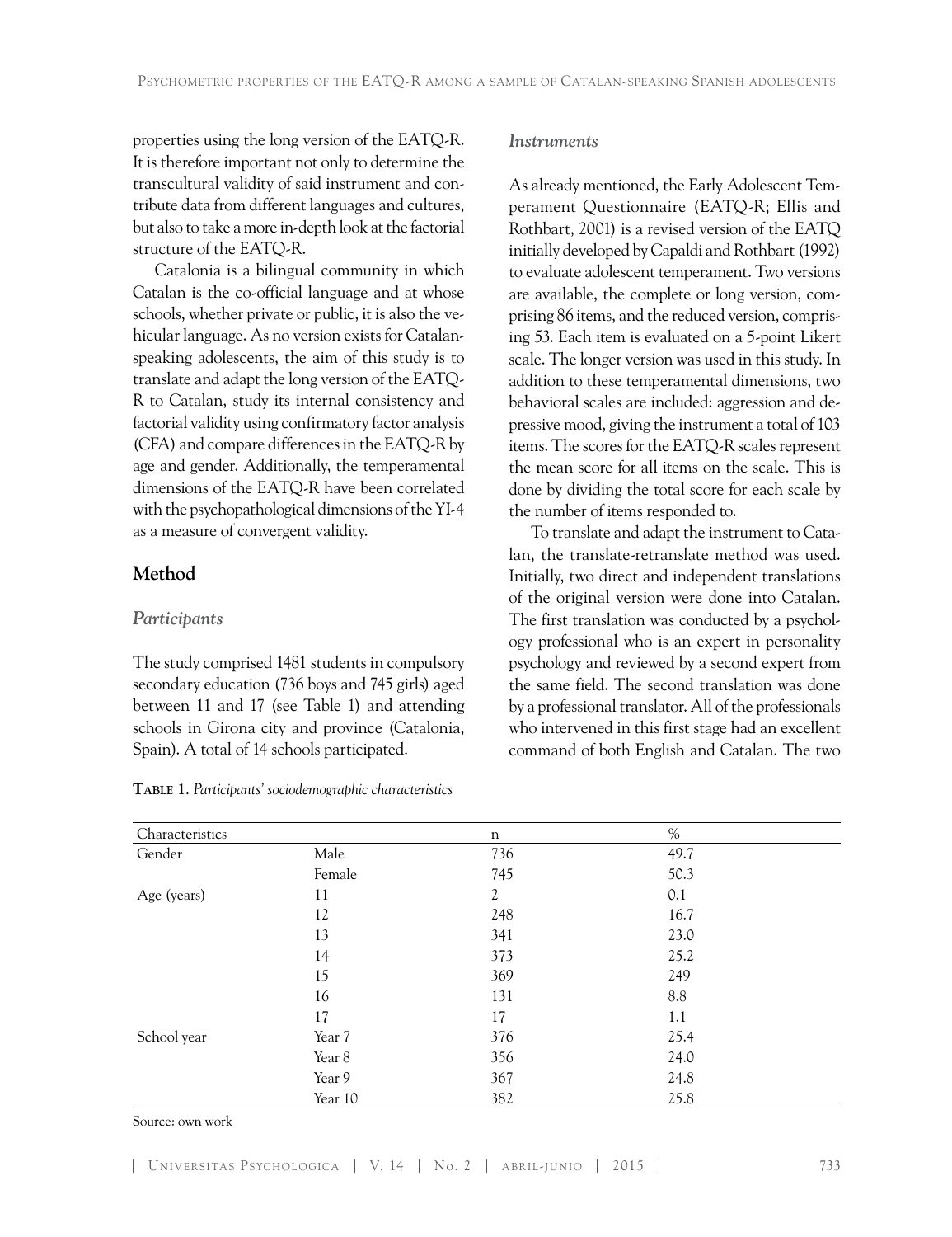translations were compared and assessed by two independent experts. In accordance with that proposed by Sperber (2004), each item was compared and evaluated on a 7-point Likert scale according to the degree of semantic (comparability of language: formal similarity of words, phrases, sentences, etc.) and conceptual equivalence (similarity of interpretability: degree to which two items lead to the same response despite the wording of the sentence not being the same), on which 1 is highly equivalent and 7 not at all equivalent. A score equal to or higher than 3 necessarily requires the revision of said item, especially when referring to conceptual equivalence. This process led to a second version being agreed by the research team, which was administered to a group of children aged 10 to 16 in order to evaluate the degree of comprehension of all items in the new version. To do this, the assessed children were given precise instructions to highlight those items which presented comprehension difficulties. Said items were noted down by the research team in order to investigate the origin of said difficulties.

Once the detected comprehension difficulties were corrected, it was translated back by a professional translator who had not seen the original version of the questionnaire. The back-translated version was compared to the original version by a different psychology professional and professional translator in accordance with the criteria established by Sperber (2004) to evaluate the degree of semantic and conceptual similarity. Those items which were judged to have a low conceptual and/or semantic equivalence were analyzed by the research team and the translator in order to produce a final version they agreed on. More specifically, and in accordance with the recommendations of Sperber (2004) and Sánchez *et al*. (2005), those items which presented a perfect conceptual equivalence and a literal and semantic parallelism with the original version were classified as items with A-type equivalence. Those which demonstrated a satisfactory conceptual equivalence but which had some words that differed from the original version were classified as items with B-type equivalence. When items preserved the original meaning but did not have a satisfactory conceptual equivalence, they were classified as items with C-type equivalence, and finally, items with no agreement between the back-translated and original versions were classified as items with D-type equivalence.

Items which were not classified with A-type equivalence were analyzed by the research team and the translator together, paying special attention to the items classified as type D, to produce a final version. This version was reviewed by a professional specialized in editing documents with a degree in Catalan philology to guarantee grammatical correctness and spelling.

YI-4 (the Youth's Inventory-4) (Gadow & Sprafkin, 1999) is a self-reported questionnaire based on DSM-IV criteria (APA, 1994) that allows the identification of emotional and behavioural disorders in 12 to 18-year-old adolescents. It consists of 120 items, through which 18 disorders are evaluated (AD/HD, oppositional defiant disorder, conduct disorder, generalized anxiety disorder, social phobia, separation anxiety disorder, obsessivecompulsive disorder, post-traumatic stress disorder, specific phobia, panic attack, schizoid personality, schizophrenia, major depressive disorder, dysthymic disorder, bipolar disorder, drug use, eating disorder and tics), grouped into 13 psychopathological dimensions. The YI-4 permits two different types of scoring: the criterial or diagnostic model (presence or absence of symptoms) and the dimensional model (severity of symptoms). The authors report good psychometric properties regarding discriminant validity and correspondence with clinical diagnoses as well as reliability. The Spanish version, translated and adapted by the authors themselves, was used for this study. The Y4 was scored using the dimensional scoring method in which each symptom is assessed on a Likert scale of 0 to 3 points (never  $= 0$ ; sometimes  $= 1$ ; often  $= 2$ ; and very  $often = 3 points)$ .

# *Procedure*

After requesting the corresponding permit from school heads and the Autonomous Government of Catalonia's Department of education, participants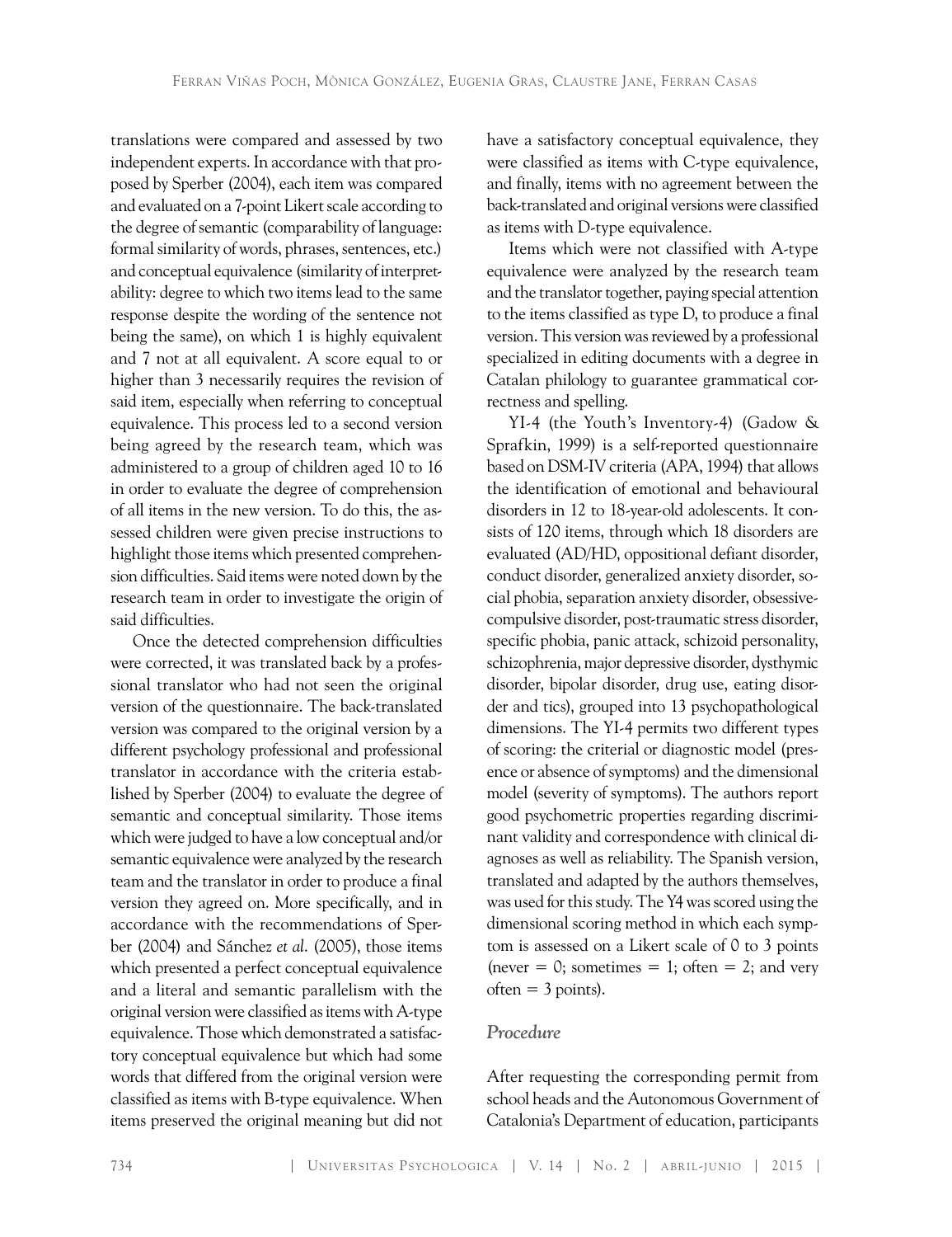were informed of the general aims of the research and that the confidentiality of their data was guaranteed. The protocol for administering the questionnaire was submitted to schools and parents for their approval. Once consent had been obtained, they were administered to groups of students in the classroom during class time. After reading the items on the questionnaire carefully, all children received standardized instructions regarding how to respond to them. The adolescents were accompanied by researchers during the questionnaire administration process in case they needed help or clarification.

# *Data analysis*

A confirmatory factor analysis (CFA) was conducted using version 18.0 of the AMOS program to investigate whether the factors indentified by Ellis and Rothbart (2001) were a good fit for the Spanish EATQ-R data. The method of maximum likelihood (ML) was employed. Missing data were treated using the Expectation Maximization (EM) method. The following were used to test the fit of the model: the index  $\chi^2$  and its associated level of significance, the ratio  $\chi^2$  / df (degrees of freedom) and the indices Comparative Fit Index (CFI), Goodness of Fit Index (GFI), Adjusted Goodness of Fit Index (AGFI), Root Mean Square Error of Approximation (RM-SEA) and Standardized Root Mean Square Residual (SRMR). RMSEA and SRMR values below 0.05 and

0.08, respectively, and those above 0.90 for CFI, GFI and AGFI indicate a good fit (Browne & Cudech, 1993; Hoyle, 1995). However, the value of 0.06 has been suggested as a cut-off point for RMSEA (Hu & Bentler, 1999). Values between 2 and 5 for the ratio  $\chi^2$  / gl indicate a good fit to the model (Byrne, 2001). In addition, the internal consistency indices of the factors were calculated and differences compared by age and gender. Following the objectives of the research, we have also calculated the linear correlations between temperament scales and psychopathological dimensions using for this version 19.0 of the statistical package SPSS.

The minimum level of significance required in all statistical tests was  $p < 0.05$ .

# **Results**

Table 2 shows the descriptive statistics for the scales of the EATQ-R and the internal consistency indices considering the original structure. With the exception of the scales activity level, pleasure sensitivity and shyness, which show good internal consistency, the rest of the values range from 0.47 to 0.69.

# *Confirmatory factor analysis*

Table 3 shows the adjusted goodness indices for each of the theoretical models analyzed. Model 1

**Table 2.** *Mean, standard deviation and internal consistency of scales of the EATQ-R considering the original structure.* 

| Dimension                        | Scale mean<br>(SD) | Cronbach's Alpha | Interval correlations item<br>total corrected score |
|----------------------------------|--------------------|------------------|-----------------------------------------------------|
| <b>Activation Control</b>        | 3.22(0.63)         | 0.63             | $0.02 - 0.50$                                       |
| <b>Affiliation</b>               | 3.93(0.58)         | 0.69             | $0.27 - 0.48$                                       |
| <b>Activity Level</b>            | 3.57(0.72)         | 0.71             | $0.27 - 0.53$                                       |
| <b>Attention</b>                 | 3.24(0.57)         | 0.47             | $0.02 - 0.34$                                       |
| Fear                             | 3.22(0.69)         | 0.52             | $0.21 - 0.30$                                       |
| <b>Inhibitory Control</b>        | 3.29(0.51)         | 0.56             | $0.09 - 0.33$                                       |
| Frustration                      | 3.46(0.59)         | 0.65             | $0.20 - 0.41$                                       |
| Pleasure Sensitivity             | 3.25(0.79)         | 0.75             | $0.19 - 0.58$                                       |
| High Intensity Pleasure/Surgency | 3.36(0.61)         | 0.61             | $0.09 - 0.49$                                       |
| Perceptual Sensitivity           | 3.43(0.66)         | 0.57             | $0.09 - 0.43$                                       |
| Shyness                          | 2.95(0.77)         | 0.70             | $0.16 - 0.69$                                       |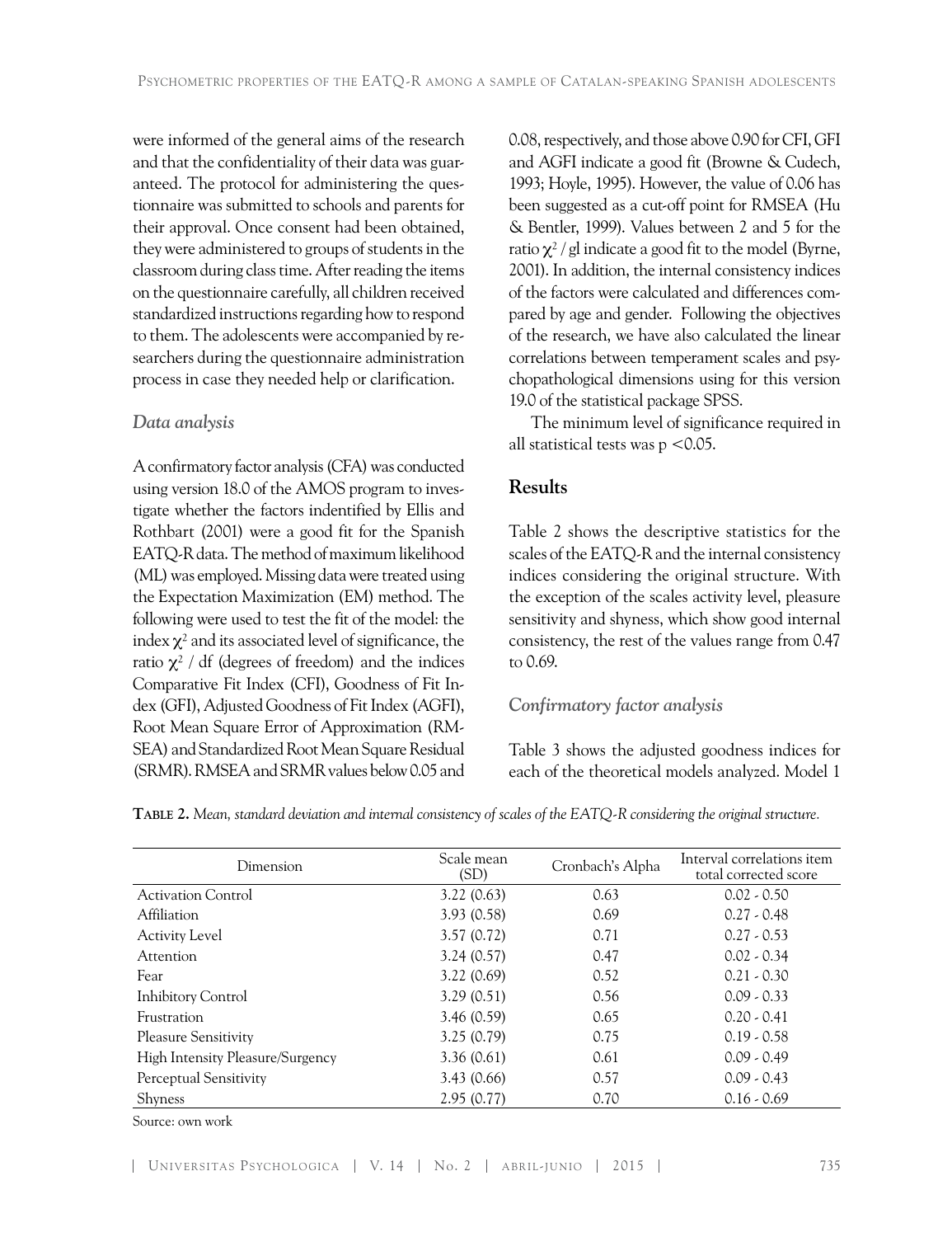corresponds to the original structure of the EATQ-R with the 86 items, 11 first-order factors and no second-order factors. The adjusted goodness indices, with the exception of RMSEA, show an insatisfactory fit. Consequently, items which presented corrected correlations with their latent variable below .35 were eliminated, as above that value they are statistically significant beyond the 1% level (Cohen & Manion, 1989). In this new model (model 2), a total of 40 items disappear, including all of the items on the scales of attention, fear, and inhibitory control. The internal consistency of the 8 scales remaining after eliminating 16 items ranges from 0.63 (perceptual sensitivity) to 0.77 (pleasure sensitivity). With the exception of the Comparative Fit Index (CFI), the other indices indicate a good fit for the model. Therefore, the scales of attention, fear and inhibitory control disappear. In the case of Inhibitory Control, if it was retained with items 21, 46, 12, 39 and 45 (with correlations corrected with the latent variable between 0.29 and 0.34), relatively acceptable fit indices would be obtained,  $\chi^2$  (1188) = 3272.78, p <0.001,  $\chi^2$ /df = 2.76, RM- $SEA = 0.03$ ,  $SRMR = 0.07$ ,  $GFI = 0.92$ ,  $AGFI$ 

| TABLE 3. Fit indices for factores of the EATQ-R |
|-------------------------------------------------|
|-------------------------------------------------|

 $= 0.91$  and CFI  $= 0.85$ . However, their internal consistency is 0.55.

Models 3, 4 and 5 represent tests of the theoretical models with first and second-order factors. Models 3 and 4 correspond to the original structure of 11 factors and 86 items, considering 4 and 3 second-order factors respectively. In model 5 (see Figure 1) the structure of the adjusted model is proposed (model 2) with three second-order factors. The adjusted goodness indices, with the exception of CFI, with a value close to but not exceeding 0.90, indicate a good fit for the model. The same model was tested with 4 second-order factors but rejected as it did not reach the minimum number of iterations.

## *Differences in EATQ-R by age and gender*

Table 4 shows the means (and SD) for each of the first-order scales of the EATQ-R by age and gender. The results of a two-way ANOVA (gender x age group) for each of the scales indicate three main effects of age for activation control (*F* (4, 1481)=17.07, *p* <0.001), activity level (*F* (4,

| Model   | $\chi$   | df   | $\chi$ 2/df | <b>RMSEA</b> | <b>SRMR</b> | GFI  | AGFI | <b>CFI</b> |
|---------|----------|------|-------------|--------------|-------------|------|------|------------|
| Model 1 | 11089.94 | 3514 | 3.16        | 0.038        | 0.09        | 0.82 | 0.81 | 0.67       |
| Model 2 | 2718.31  | 961  | 2.83        | 0.035        | 0.07        | 0.92 | 0.91 | 0.86       |
| Model 3 | 11413.26 | 3548 | 3.22        | 0.039        | 0.09        | 0.81 | 0.80 | 0.65       |
| Model 4 | 11588.36 | 3553 | 3.26        | 0.039        | 0.09        | 0.81 | 0.80 | 0.65       |
| Model 5 | 2911.45  | 977  | 2.98        | 0.037        | 0.07        | 0.92 | 0.91 | 0.85       |

Model 1. Original structure mantaining all items, 11 first-order factors and no second-order factors.

Model 2. Adjusted model. Items with correlations below .35 with the latent variable have been eliminated. The eliminated items are: Voluntary control: 32 and 55. Affiliation: 94 Activity Level: 100 Attention: the whole dimension disappears. Fear: the whole dimension disappears. Inhibitory Control: the whole dimension disappears Frustration: 40 and 98 Pleasure sensitivity: 34 High Intensity Pleasure: 2, 8, 27, 29 and 103 Perceptual sensitivity: 41 and 92 Shyness: 43 and 69 Model 3. Original structure mantaining all items, 11 first-order factors and 4 second-order factors. Model 4. Original structure mantaining all items, 11 first-order factors and 3 second-order factors.

Model 5. Adjusted model, 8 first-order factors and 3 second-order factors.

Source: own work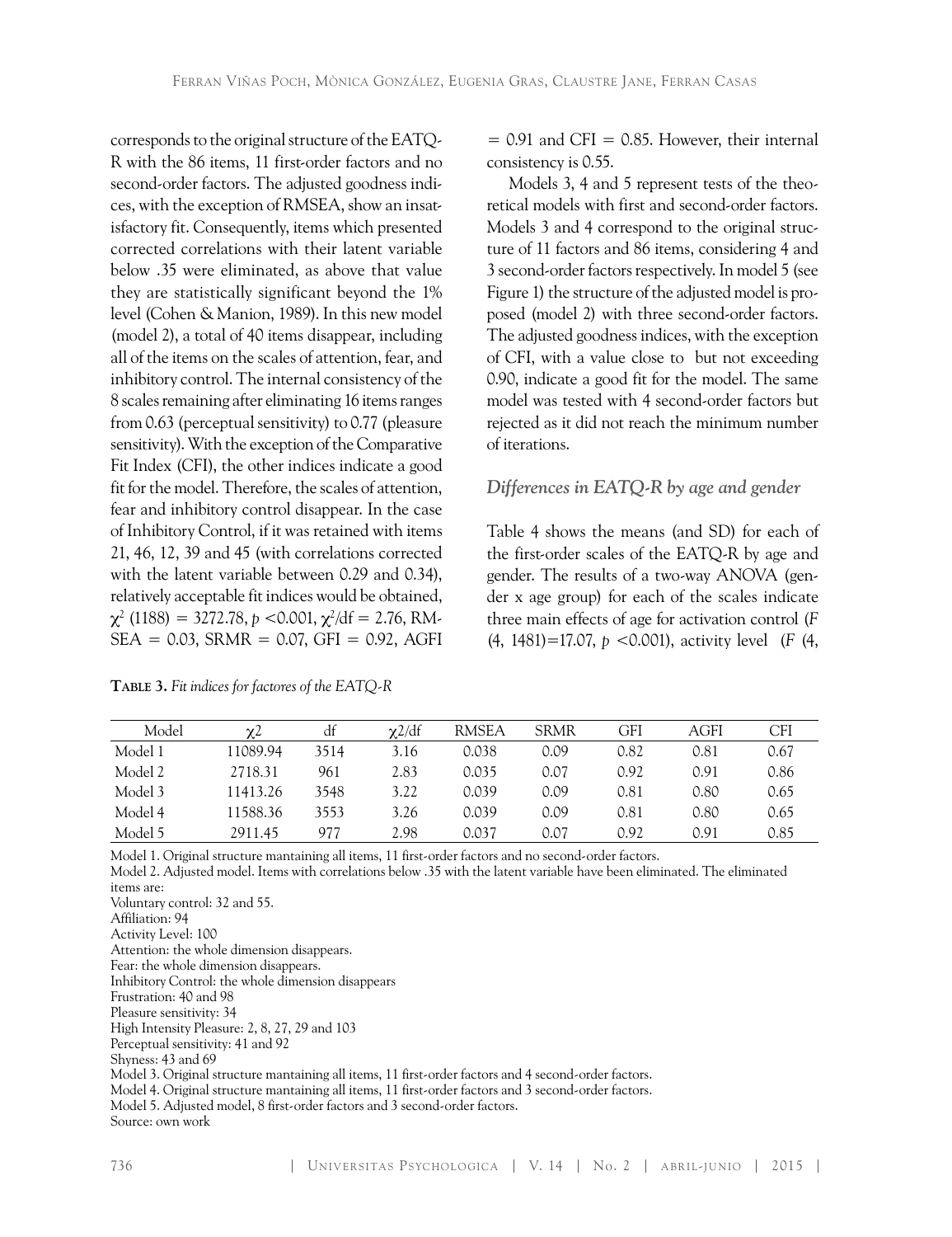

*Fig. 1. Confirmatory factor analysis for the 46-item EATQ-R*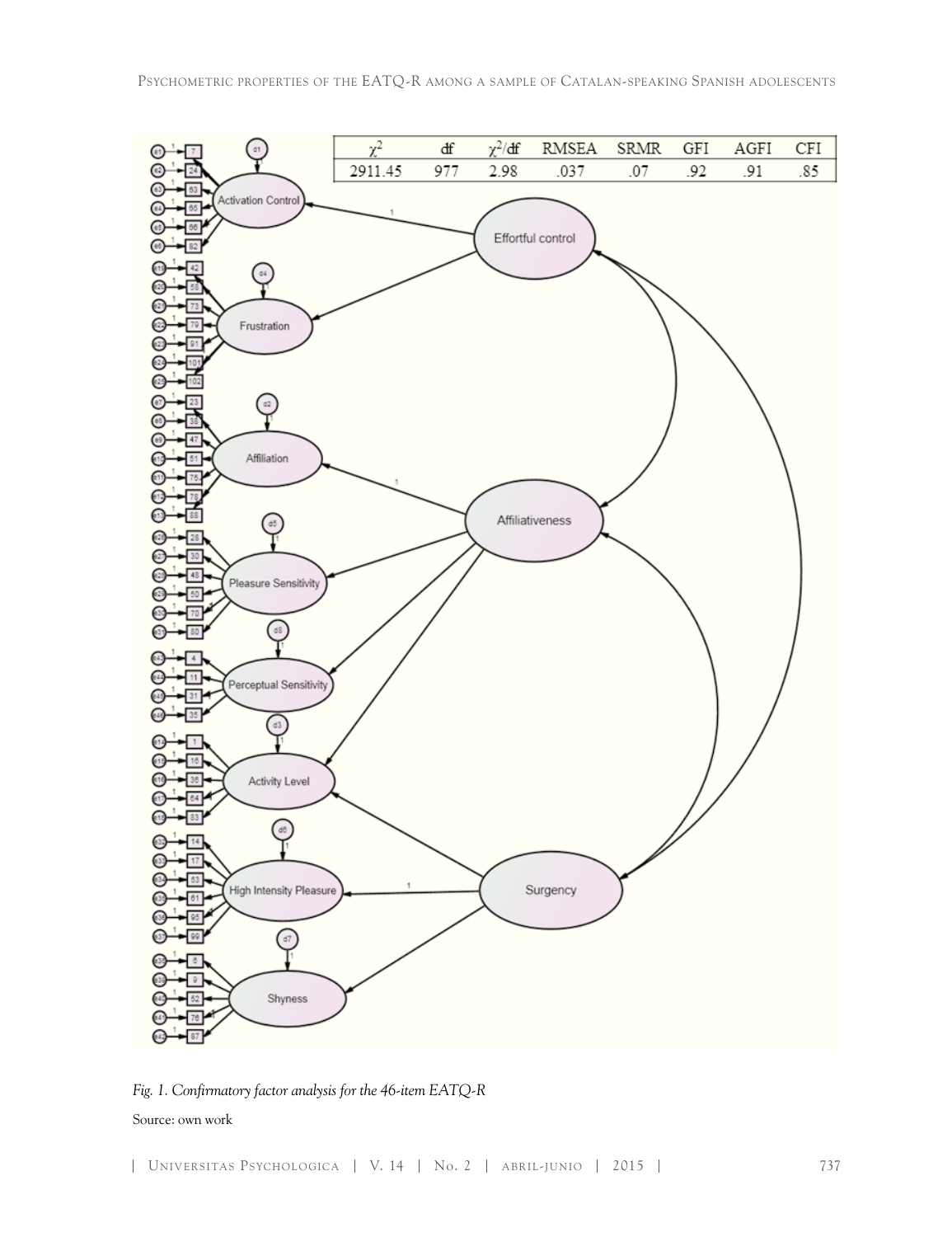1481)=6.16, *p* <0.001) and high intensity pleasure (*F* (4, 1481)=3.83, *p* =0.004), six principal effects of gender for activation control (*F* (1, 1481)=9.4, *p*  =0.002), affiliation (*F* (1, 1481)=138.59, *p* <0.001), pleasure sensitivity (*F* (1, 1481)=47.26, *p* <0.001), activity level (*F* (1, 1481)=207.27, *p* <0.001), high intensity pleasure (*F* (1, 1481)=203.51, *p* <0.001) and shyness (*F* (1, 1481)=20.69, *p* <0.001) and two main effects of the interaction gender x age group for activation control (*F* (4, 1481)=2.76,  $p = 0.03$ ) and activity level (*F*(4, 1481)=2.45, *p* =0.04). Scores for activation control and activity level decrease progressively as age increases, especially in girls, while for high intensity pleasure they increase. With regard to gender, girls obtain higher scores in activation control, affiliation, pleasure sensitivity, and shyness, while boys score higher in activity level and high intensity pleasure.

# *Relationship between temperament and psychopathology*

Table 5 shows the correlations between temperamental dimensions and psychopathological dimensions measured through the YI-4. The activation control dimension correlates negatively with the

psychopathological dimensions of AD/HD, conduct, oppositional defiant, generalized anxiety and depression while frustration correlates positively with AD/HD, oppositional defiant, generalized anxiety, anxiety, depression and bipolar. Also, shyness correlates positively with anxiety and negatively with bipolar dimension.

# **Discussion**

Confirmatory analysis with the first and secondorder factors does not provide acceptable fit indices when considering the original structure, except for RMSEA. Eliminating the factors of attention, fear and inhibitory control considerably improves the fit of the model. What is more, if the factor inhibitory control is retained, the fit indices are relatively acceptable. Although it was necessary to eliminate 40 items, a significant number of items have been identified which allow us to have a new version of the EATQ-R adjusted to the Catalan-speaking Spanish population. Considering first-order factors, the results obtained resemble those of other studies in that the 11 or 10 scales of the EATQ-R are not identified (with either the long or short version). In addition, very low internal consistency is observed

| Temperamental Scale            |        | 11-12 Mean (SD) | 13 Mean (SD) | 14 Mean (SD) | 15 Mean (SD) | 16-17 Mean (SD) |
|--------------------------------|--------|-----------------|--------------|--------------|--------------|-----------------|
| <b>Activation Control</b>      | Male   | 3.39(0.75)      | 3.37(0.77)   | 3.20(0.73)   | 3.10(0.69)   | 2.98(0.70)      |
|                                | Female | 3.71(0.65)      | 3.39(0.79)   | 3.19(0.78)   | 3.15(0.73)   | 3.23(0.77)      |
| Affiliation                    | Male   | 3.71(0.64)      | 3.76(0.69)   | 3.85(0.65)   | 3.88(0.58)   | 3.80(0.57)      |
|                                | Female | 4.16(0.51)      | 4.20(0.50)   | 4.16(0.55)   | 4.19(0.50)   | 4.18(0.50)      |
| <b>Activity Level</b>          | Male   | 3.86(0.75)      | 3.82(0.68)   | 3.80(0.79)   | 3.77(0.66)   | 3.73(0.73)      |
|                                | Female | 3.49(0.67)      | 3.29(0.75)   | 3.19(0.71)   | 3.06(0.74)   | 3.04(0.81)      |
| Frustration                    | Male   | 3.57(0.68)      | 3.53(0.65)   | 3.55(0.68)   | 3.53(0.66)   | 3.40(0.56)      |
|                                | Female | 3.47(0.66)      | 3.72(0.56)   | 3.60(0.68)   | 3.63(0.59)   | 3.47(0.76)      |
| Pleasure Sensitivity           | Male   | 2.98(0.85)      | 2.97(0.89)   | 2.83(0.90)   | 2.97(0.74)   | 2.88(0.85)      |
|                                | Female | 3.29(0.84)      | 3.23(0.89)   | 3.23(0.86)   | 3.23(0.88)   | 3.28(0.80)      |
| <b>High Intensity Pleasure</b> | Male   | 3.49(0.87)      | 3.56(0.80)   | 3.78(0.77)   | 3.72(0.81)   | 3.70(0.81)      |
|                                | Female | 2.85(0.94)      | 3.07(0.92)   | 3.04(0.86)   | 3.07(0.85)   | 2.88(0.87)      |
| Perceptual Sensitivity         | Male   | 3.35(0.76)      | 3.26(0.86)   | 3.19(0.82)   | 3.19(0.78)   | 3.20(0.87)      |
|                                | Female | 3.28(0.80)      | 3.26(0.83)   | 3.25(0.81)   | 3.37(0.85)   | 3.29(0.71)      |
|                                | Male   | 2.73(0.86)      | 2.79(0.89)   | 2.82(0.90)   | 2.76(0.83)   | 2.74(0.94)      |
| Shyness                        | Female | 2.94(0.95)      | 3.04(0.99)   | 3.05(0.94)   | 2.97(0.93)   | 2.99(0.92)      |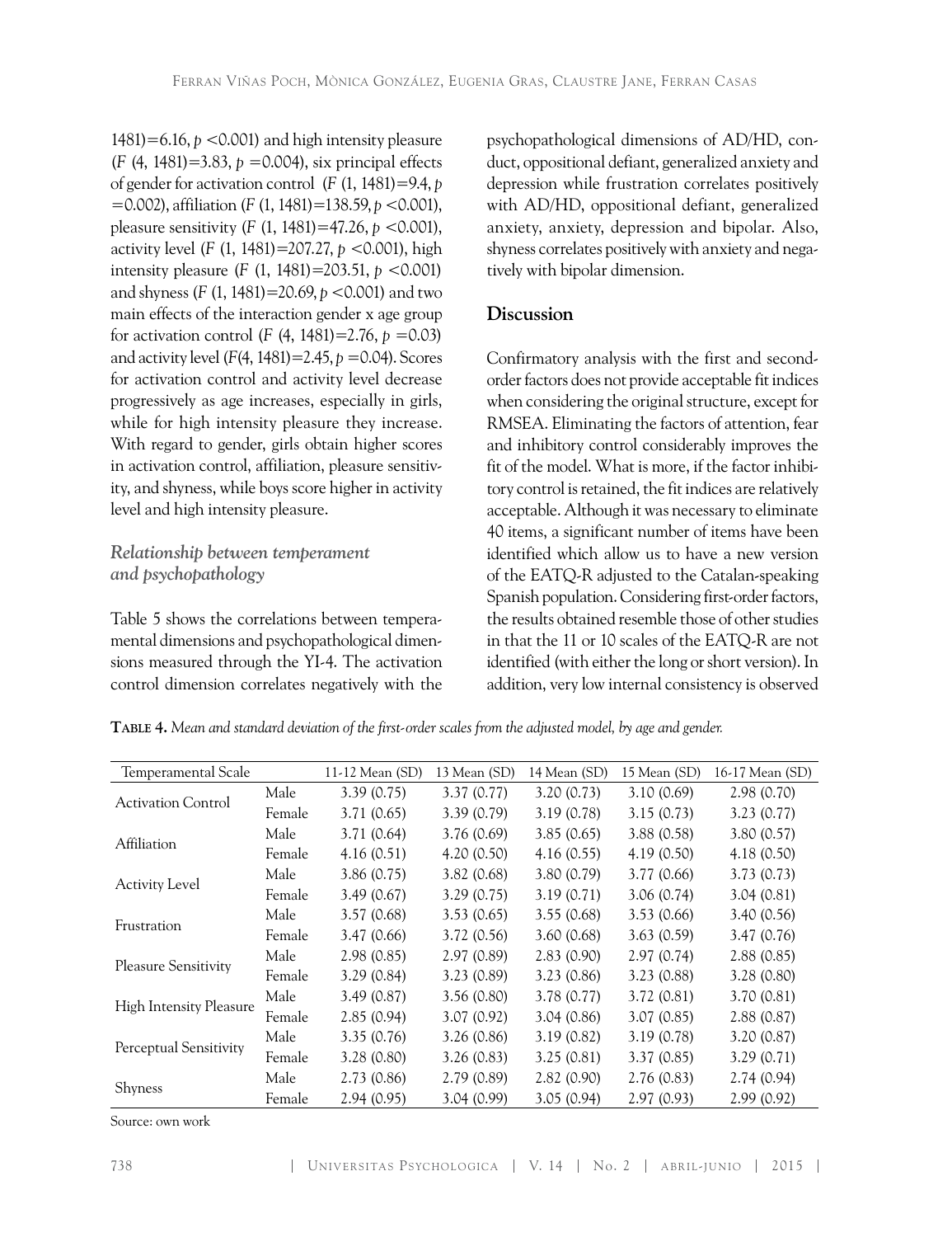$\overline{\phantom{a}}$ 

| Dimension                           |                 |                         | AD/HD Conduct Oppositional ( | Generalized<br>Anxiety                                        | Anxiety                                           | Separation<br>Anxiety                                  | Schizoid<br>Personality<br>-0.089**<br>-0.074**<br>0.076*<br>0.076* | Schizophrenia                                         | Aajor Depression,<br><b>Dysthymia</b>              | Bipolar<br>-0.181**<br>0.164**<br>0.102*<br>0.231** | Anorexia                                                                                                                       | Bulimia                                                                                             | Substance<br>use                                    |
|-------------------------------------|-----------------|-------------------------|------------------------------|---------------------------------------------------------------|---------------------------------------------------|--------------------------------------------------------|---------------------------------------------------------------------|-------------------------------------------------------|----------------------------------------------------|-----------------------------------------------------|--------------------------------------------------------------------------------------------------------------------------------|-----------------------------------------------------------------------------------------------------|-----------------------------------------------------|
| <b>Activation Control</b>           |                 | $-0.418***$ $-0.248***$ | $-0.281**$                   |                                                               |                                                   |                                                        |                                                                     |                                                       |                                                    |                                                     |                                                                                                                                |                                                                                                     |                                                     |
| Affiliation                         |                 | -0.105**                |                              |                                                               |                                                   |                                                        |                                                                     |                                                       |                                                    |                                                     |                                                                                                                                |                                                                                                     |                                                     |
| Activity Level                      | 0.038<br>-0.057 | 0.035                   | $-0.060*$<br>0.093***        |                                                               |                                                   |                                                        |                                                                     |                                                       |                                                    |                                                     |                                                                                                                                |                                                                                                     |                                                     |
| rustration                          | 0.298*          | 0.093**0                | $0.218***$<br>$0.161***$     |                                                               |                                                   |                                                        |                                                                     |                                                       |                                                    |                                                     |                                                                                                                                |                                                                                                     |                                                     |
| leasure Sensitivity                 | $-0.052$        | $-0.218***$             |                              | $-0.192**$<br>$0.112**$<br>$-0.142**$<br>$0.258**$<br>$0.033$ | $\frac{1}{0.045}$<br>0.134**<br>0.071*<br>0.235** | $\overline{)0.041}_{0.045}$<br>0.061<br>0.061<br>0.021 |                                                                     |                                                       |                                                    |                                                     | $\overline{0.065}^*$<br>$\overline{0.132}^{***}$<br>$\overline{0.122}^{***}$<br>$\overline{0.149}^{***}$<br>$\overline{0.007}$ |                                                                                                     | $\overline{0.129^{**}}$<br>0.005<br>0.026<br>0.071* |
| High Intensity<br>Pleasure/Surgency | 0.108**         | $0.190***$              | 0.088**                      | -0.079**                                                      | $0.172***$                                        | $-0.072*$                                              | 0.031                                                               | $\frac{1}{0.164}$<br>0.006<br>0.054<br>0.035<br>0.035 | $-0.297***$<br>0.039<br>0.0171**<br>0.014<br>0.014 | $0.153***$                                          | $0.078***$                                                                                                                     | $\begin{array}{l} 0.122^{**} \\ 0.095^{**} \\ 0.007 \\ 0.139^{**} \\ 0.037 \\ 0.037 \\ \end{array}$ | $0.153***$                                          |
| Perceptual Sensitivity              | 0.017           | -0.034                  | 0.002                        | $0.101***$<br>$0.125***$                                      | $0.161***$<br>$0.201***$                          | 0.057                                                  |                                                                     | J.085**<br>0.052                                      | $0.041$<br>$0.112***$                              | $0.052$<br>$0.218***$                               | 0.063*                                                                                                                         |                                                                                                     | $-0.028$<br>$0.172***$                              |
| Shyness                             | 0.114*          | -0.189**                | 0.099*                       |                                                               |                                                   |                                                        | 0.000<br>0.000                                                      |                                                       |                                                    |                                                     |                                                                                                                                | 0.054<br>0.025                                                                                      |                                                     |
| $\tilde{\zeta}$<br>p < 0.05         |                 |                         |                              |                                                               |                                                   |                                                        |                                                                     |                                                       |                                                    |                                                     |                                                                                                                                |                                                                                                     |                                                     |

**T**

**ble 5.** *Correlations between the scales of the EATQ-R and the YI-4 scales*

 $\overline{1}$ 

 $\overline{\phantom{a}}$ 

 $** p < 0.01$ Source: own work in some dimensions when the original structure is considered, particularly attention, fear and inhibitory control. Thus, for example, Chang (2005) and Visser *et al.* (2007) identify seven first-order factors, Muris and Meesters (2009), with the long Dutch version, obtain a structure of nine factors, and Hsu (2011), with the short version for the Taiwanese population, identifies only four first-order factors. With regard to the second-order structure, the theoretical model that best fits the data is the one which proposes a factorial structure with three factors: affiliativeness (affiliation, pleasure sensitivity, perceptual sensitivity and activity level, all with positive loadings), effortful control (activation control and frustration, the latter with negative loading) and surgency (high intensity pleasure, activity level and shyness, the latter with negative loading). Furthermore, the three second-order dimensions proposed significantly coincide with the results obtained by Muris and Meesters (2009). Therefore, these results in a non-US population seem to indicate that the items of the EATQ-R are grouped differently when applied to other cultural and linguistic contexts. As Muris and Meesters (2009) point out, it might be appropriate to add new items, given the low number of items in some scales, and eliminate or reformulate inverse items, as adolescents may have comprehension difficulties, particularly with those formulated with a double negative. By contrast with this, however, our study focuses on older adolescents (12 to 17), indicating that psychometric properties do not improve with greater reading ability.

With regard to gender and age, girls score higher in affiliation, pleasure sensitivity, shyness and activation control, while boys obtain higher scores in activity level and high intensity pleasure. These results agree with previous studies, which reveal that girls have higher scores in effortful control (Sooyeon, Brody & Murry, 2003, Veenstra et al.. 2008), affability and shyness, while boys score higher in high intensity pleasure/surgency (Sooyeon, Brody, & Murry, 2003; Zhang, Shen, & Gao, 2008). When it comes to age, differences are also observed in the dimensions of activation control and activity er in high intensity pleasure/surgency (Sooyeon,<br>Brody, & Murry, 2003; Zhang, Shen, & Gao, 2008).<br>When it comes to age, differences are also observed<br>in the dimensions of activation control and activity<br>level, with higher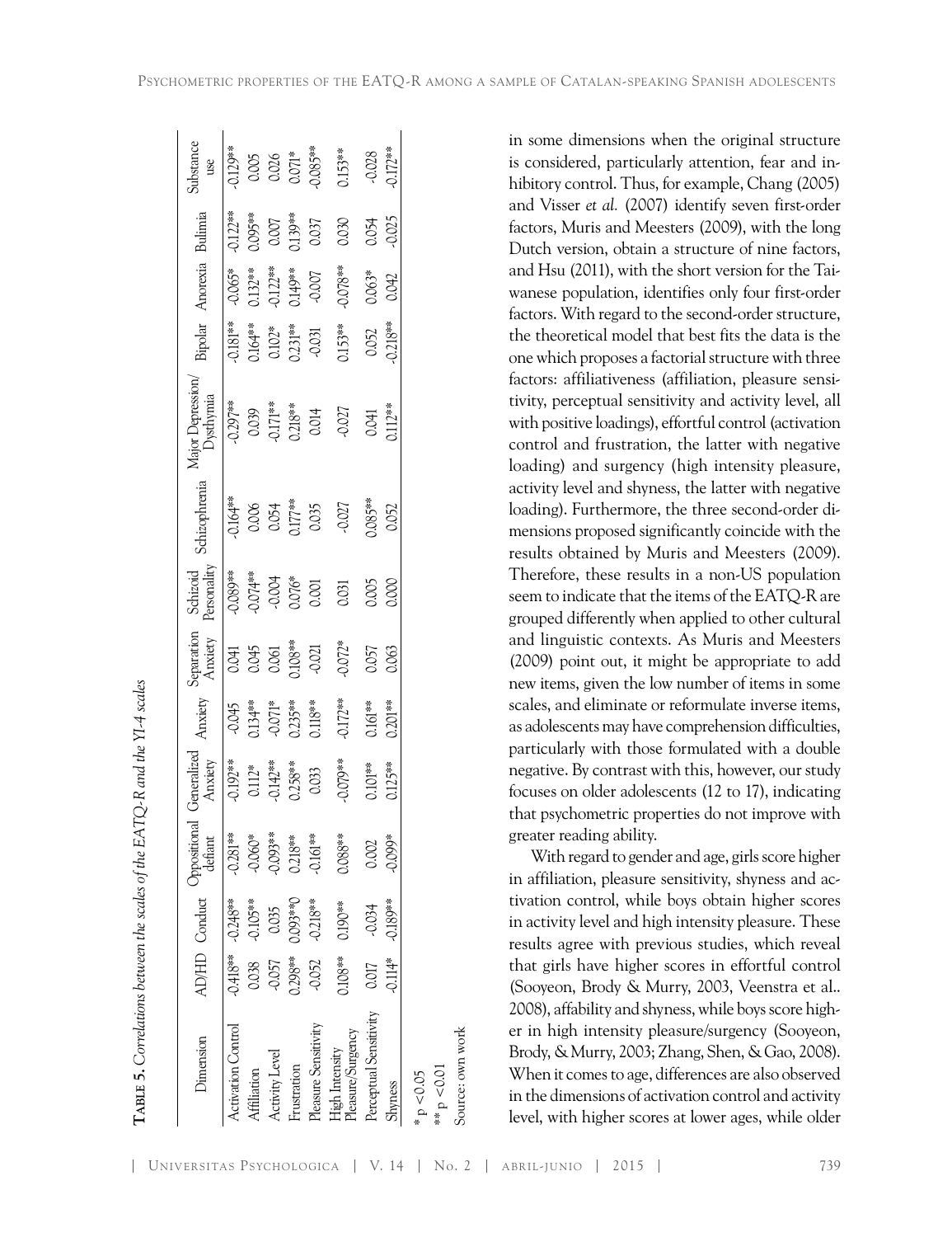adolescents score higher in high intensity pleasure/ surgency. Similar results were found by Zhang, Shen & Gao (2008). This progressive decrease in activation control with age is more pronounced in boys, whereas a decrease in activity level is found more in girls.

Generally speaking, the tridimensional structure of Rothbart's temperament model is confirmed: positive emotionality or extraversion, negative emotionality and effortful control. However, as our results suggest, the factors of fear, attention, and inhibitory control are not fully robust, at least in our version.

The correlations obtained between the dimensions of the EATQ-R and the psychopathological dimensions of the YI-4 confirm results from previous studies in which a relationship was detected between negative emotionality (emotionality/ neuroticism), effortful control and psychopathology (Muris & Meesters, 2009). Specifically, activation control and frustration are related to conduct disorders (AD/HD, conduct and oppositional defiant) while shyness and frustration are related to anxiety or depression. Various studies (Huey & Weisz, 1997; Ehrler, Evans, & McGhee, 1999; Oldehinkel, Hartman, De Winter, Veenstra, & Ormel, 2004; Laredo *et al.*, 2007; Visser *et al.*, 2007) point to a relationship between emotional reactivity with internalizing symptomatology (anxiety and depression), as indicated by the correlations between shyness and frustration with anxiety and depression. To cite some examples, Visser *et al.* (2007) found negative correlations between effortful control and internalizing symptomatology, but also with externalizing symptomatology. In the same way, frustration correlates with both psychopathological dimensions while shyness only correlates positively with internalizing symptomatology. In the case of depression, negative relationships were observed with activation control. Similar results were observed when relating depression with measures of temperament, such as emotional instability or conscientiousness (Carrasco & del Barrio, 2007). As concluded by Compas, Coonor-Smith and Jaser (2004), the temperament characteris-

tics of positive and negative emotionality, and to a lesser extent attentional control, are related with depressive symptomatology in children and adolescents. It is worth noting the relationship between all of the evaluated psychopathological dimensions and low scores in activation control, which is the dimension that correlates most strongly. This confirms the negative relationship between effortful control and psychopathology (Oldehinkel *et al.*, 2004; Muris & Meesters, 2009). Similarly, in general terms, the results of this study confirm the relationship of emotional reactivity with both emotional and behavioural disorders, as has already been revealed in various studies, including those in which the EATQ-R was used (Muris, Meesters & Blijlevens, 2007).

## *Limitations*

Studies conducted on the adolescent population in the context of the school classroom have the advantage of reaching a higher number of subjects, but the limitation, despite the best efforts of researchers, of not guaranteeing a reliable and valid response from subjects.

Furthermore, comparing information contributed by parents with that of their children would have allowed us to determine the degree of concordance in the temperament dimensions evaluated and verify psychometric properties. Equally, repeating measurements would have provided us with information regarding the stability of temperamental characteristics.

Despite these limitations, the results of this study demonstrate that the self-administered version of the EATQ can be a useful instrument in evaluating the temperament dimensions proposed in Rothbart's model.

## **References**

- Bates, J. E. (1987). Temperament in infancy. In J. D. Osofsky (Ed.). *Handbook of Infant Development*  (pp. 1101-1149). New York: Wiley.
- Browne, M. W., & Cudeck, R. (1993). *Alternative ways of assessing model fit. In K. A. Bollen, & J. S. Long*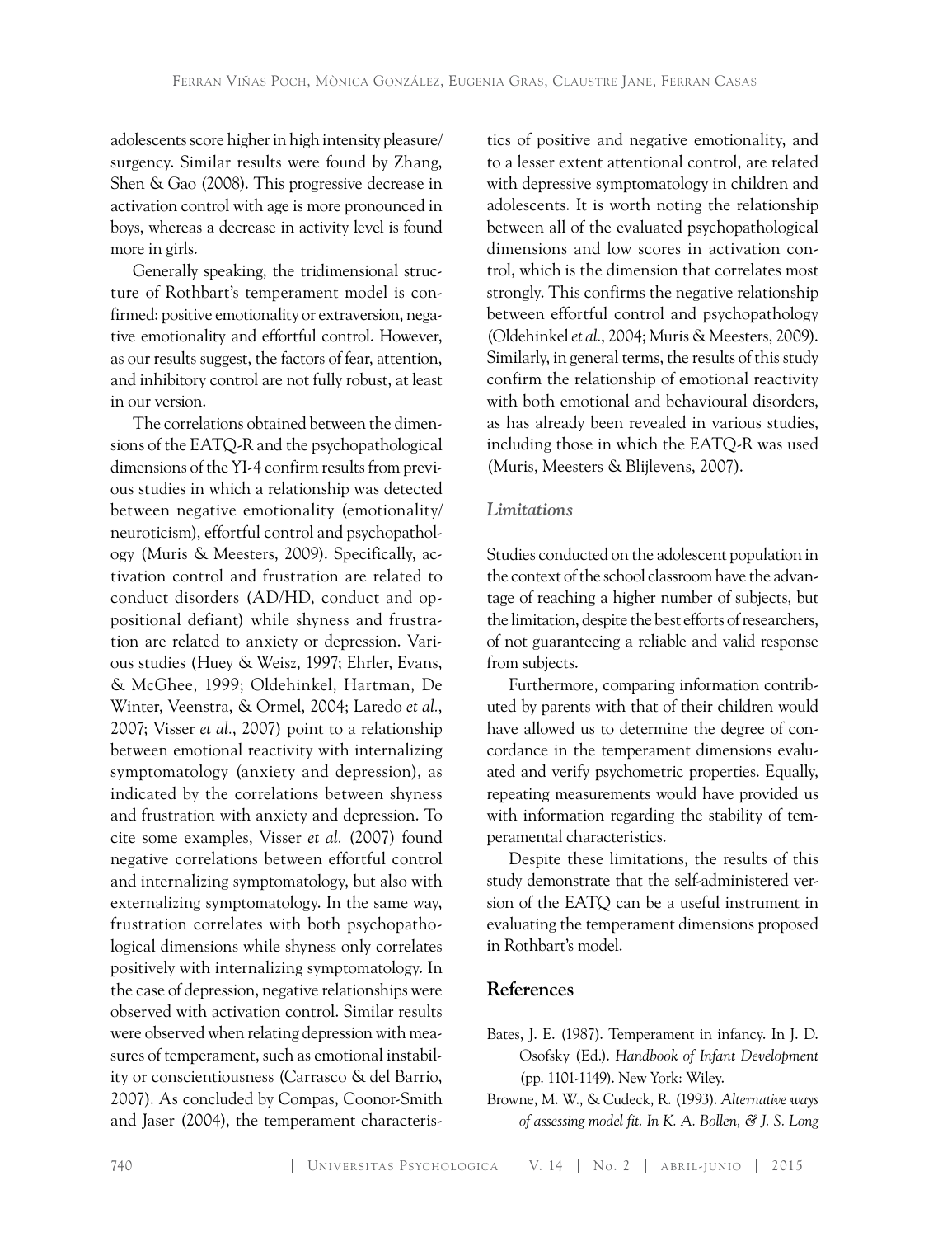*(Eds.), Testing structural equation models*. Newbury Park, CA: Sage.

- Byrne, B. M. (2001). *Structural equation modeling with AMOS: Basic concepts. Applications, and programming*. Mahwah, NJ: Lawrence Erlbaum Associates, Inc.
- Capaldi, D. M., & Rothbart, M. K. (1992). Development and validation of an early adolescent temperament measure. *Journal of Early Adolescence, 12,* 153-173. doi: [http://dx.doi.](http://dx.doi.org/10.1177/0272431692012002002) [org/10.1177/0272431692012002002](http://dx.doi.org/10.1177/0272431692012002002)
- Carrasco, M. A., & del Barrio, V. (2007). Temperament and personality variables in child and adolescent depressive symptomatology. *Psicothema, 19*, 43-48.
- Chang, C. (2005). Temperament in Chinese children: a comparison of gender and self/parental ratings. *Dissertation Abstracts International: Section B: The Sciences and Engineering, 65*(10-B), 5450.
- Cohen, L., & Manion, L. (1989). *Research Methods in Education*. London, England: Routledge.
- Compas, B. E., Coonor-Smith, J., & Jaser, S. S. (2004). Temperament, Stress Reactivity, and Coping: Implications for Depression in Childhood and Adolescence. *Journal of Clinical Child and Adolescent Psychology, 33,* 21-31. doi: [http://dx.doi.org/10.1207/](http://dx.doi.org/10.1207/S15374424JCCP3301_3) [S15374424JCCP3301\\_3](http://dx.doi.org/10.1207/S15374424JCCP3301_3)
- de Boo, G. M., & Kolk, A. M. (2007). Ethnic and gender differences in temperament, and the relationship between temperament and depressive and aggressive mood. *Personality and Individual Differences, 43,* 1756-1766. doi: [http://dx.doi.org/10.1016/j.](http://dx.doi.org/10.1016/j.paid.2007.05.012) [paid.2007.05.012](http://dx.doi.org/10.1016/j.paid.2007.05.012)
- Derryberry, D., & Rothbart, M. K. (1997). Reactive and effortful processes in the organization of temperament. *Development and Psychopathology, 9,*  633-652.
- Ehrler, D. J., Evans, J. G., & McGee, R. E. (1999). Extending Big-Five theory into childhood: A preliminary investigation into the relationship between Big-Five personality traits and behavior problems in children. *Psychology in the Schools, 36*, 451-458.
- Ellis, L. K., & Rothbart, M. K. (2001). Revision of the early adolescent temperament questionnaire. *Poster presented at the 2001 Biennial meeting of the society of research in child development,* Minneapolis, Minnesota: Society of Research in Child Development.

Gadow, K.D., & Sprafkin, J. (1999). Youth's Inventory-4 Manual. Stony Brook, NY: Checkmate Plus Ltd.

- Hoyle, R. H. (1995). *Structural Equation Modeling.* Thousand Oaks, CA: Sage Publications, Inc.
- Hsu, K. Y. (2011). Psychometric properties of the Revised Early Adolescent Temperament Questionnaire in Taiwanese Adolescence. *The International Journal of Educational and Psychological Assessment, 7,* 19-33.
- Hu, L., & Bentler, P. M. (1999). Cutoff criteria for fit indexes in covariance structure analysis: Conventional criteria versus new alternatives. *Structural Equation Modeling, 6*, 1-55.
- Huey, S. J., & Weisz, J. R. (1997). Ego control, ego resiliency, and the five –factor Model as predictor of behavioral and emotional problems in clinicreferred children and adolescents. *Journal of Abnormal Psychology, 106*, 404-415.
- Laredo, A., Jané, M. C., Viñas, F., Mitjavila, M., Pla, E., Pi, M., …. Domènech, E. (2007). Temperamental dimension and anxiety problems in a clinical sample of three- to six-year old children: a study of variables*. Spanish Journal of Psychology, 10*, 399-407.
- Lebovici, S., & Weil-Halperm, F. (1995). *Psicopatología del bebe.* Madrid: Siglo XXI.
- Muris, P., & Meesters, C. (2009). Reactive and regulative temperament in youths: psychometric evaluation of the Early Adolescent Temperament Questionnaire-Revised. *Journal of Psychopathology and Behavioural Assessment, 31*, 7-19. [http://dx.doi.](http://dx.doi.org/10.1007/s10862-008-9089-x) [org/10.1007/s10862-008-9089-x](http://dx.doi.org/10.1007/s10862-008-9089-x)
- Muris, P., Meesters, C., & Blijlevens, P. (2007). Selfreported reactive and regulative temperament in early adolescence: Relations to internalizing and externalizing problem behaviour and "Big Three" personality factors. *Journal of Adolescence, 30,* 1035–1049. [http://dx.doi.org/10.1016/j.adoles](http://dx.doi.org/10.1016/j.adolescence.2007.03.003)[cence.2007.03.003](http://dx.doi.org/10.1016/j.adolescence.2007.03.003)
- Oldehinkel, A. J., Hartman, C. A., De Winter, A. F., Veenstra, R., & Ormel, J. (2004). Temperament profiles associated with internalizing and externalizing problems in preadolescence. *Development and Psychopathology, 16,* 421-440. [http://dx.doi.](http://dx.doi.org/10.1017/S0954579404044591) [org/10.1017/S0954579404044591](http://dx.doi.org/10.1017/S0954579404044591)